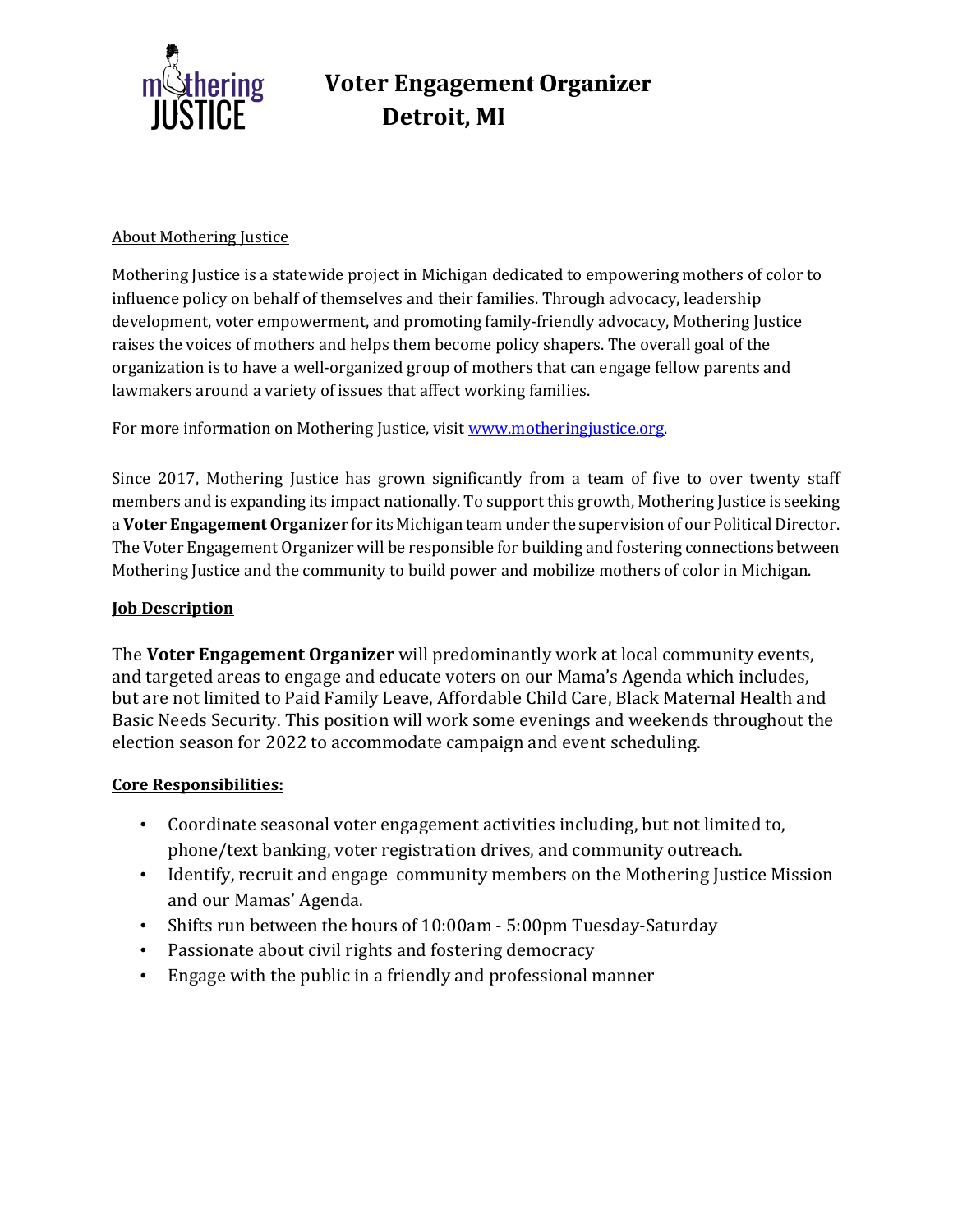

# **Voter Engagement Organizer Detroit, MI**

## **General Responsibilities:**

- Participate in staff development opportunities, meetings, and retreats;
- Maintain weekly work plan and calendar;
- Submit Weekly reports and complete program data entry;
- Support organizational events;
- Regular check-in meetings with department and direct supervisor;

## **Minimum Qualifications:**

- Strong commitment to social/economic justice and community organizing
- Track record of developing and maintaining relationships and recruiting (a plus for candidates with experience around Mamas' Agenda issues)
- Excellent communication and interpersonal skills, including a demonstrated ability to listen to others and articulate their ideas clearly
- Self-starter, quick learner, and ability to work in a fast-paced environment
- Flexibility to work week evenings and weekends
- Special interest in building power among low-income people of color to fight for social, economic, and racial justice

## **Required Skills/Abilities:**

- Experience with/leading voter engagement and community outreach.
- Outgoing personality and ability to work with people from a variety of backgrounds.
- Excellent organizational skills.
- Ability to walk and/or stand for long periods of time
- Intermediate experience using computers, the internet and a mobile phone
- Excellent oral and written communication skills, interpersonal skills, and selfmotivation.
- Positive, proactive, and personable team player.
- Ability to work independently and as part of a collaborative team.
- Ability to attend in-person events
- Ability to walk and/or stand for long periods of time

## **Education and Experience:**

- A minimum of a High School Diploma or equivalent is required.
- Must be age 18 or older